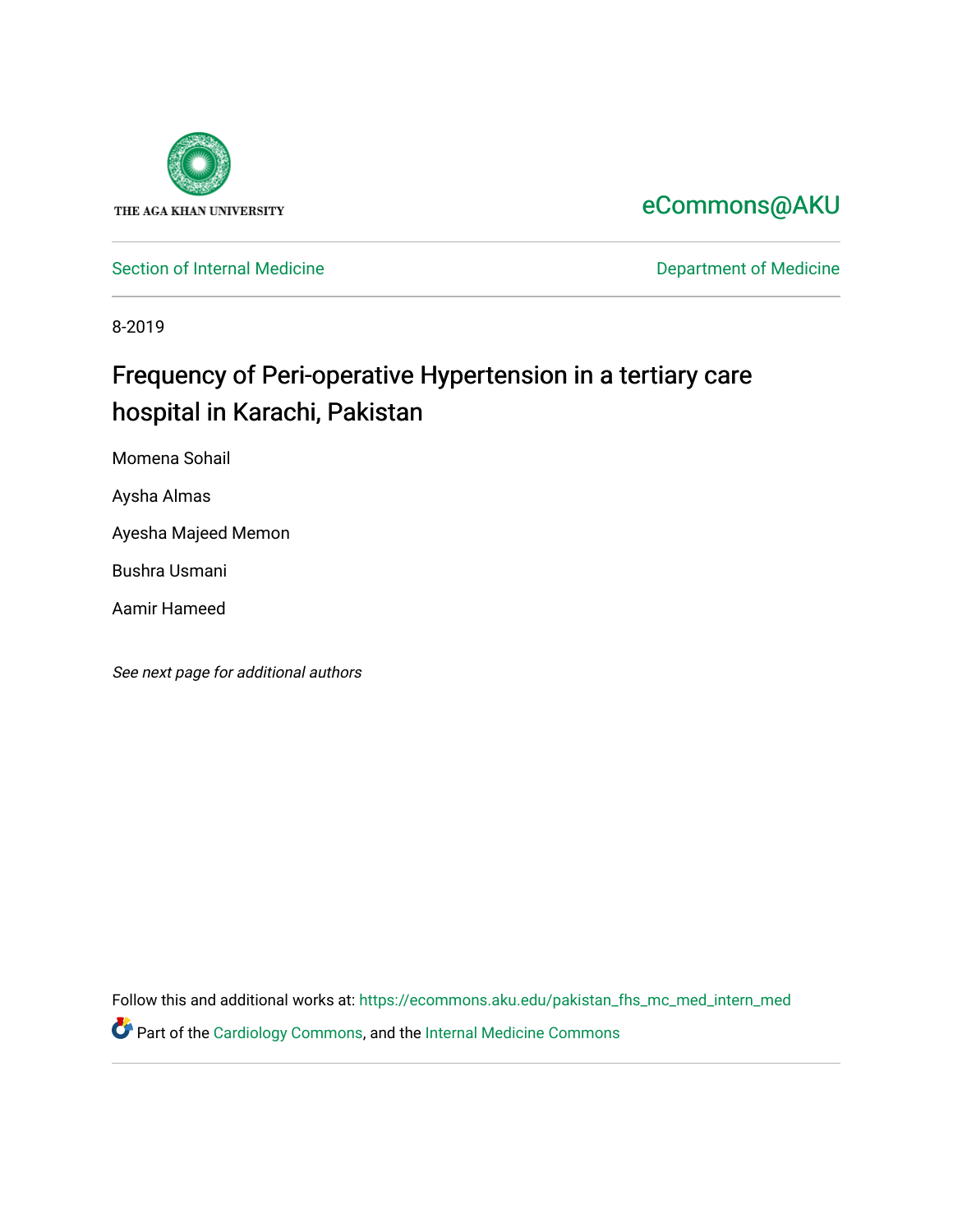### Authors

Momena Sohail, Aysha Almas, Ayesha Majeed Memon, Bushra Usmani, Aamir Hameed, and G. Afshan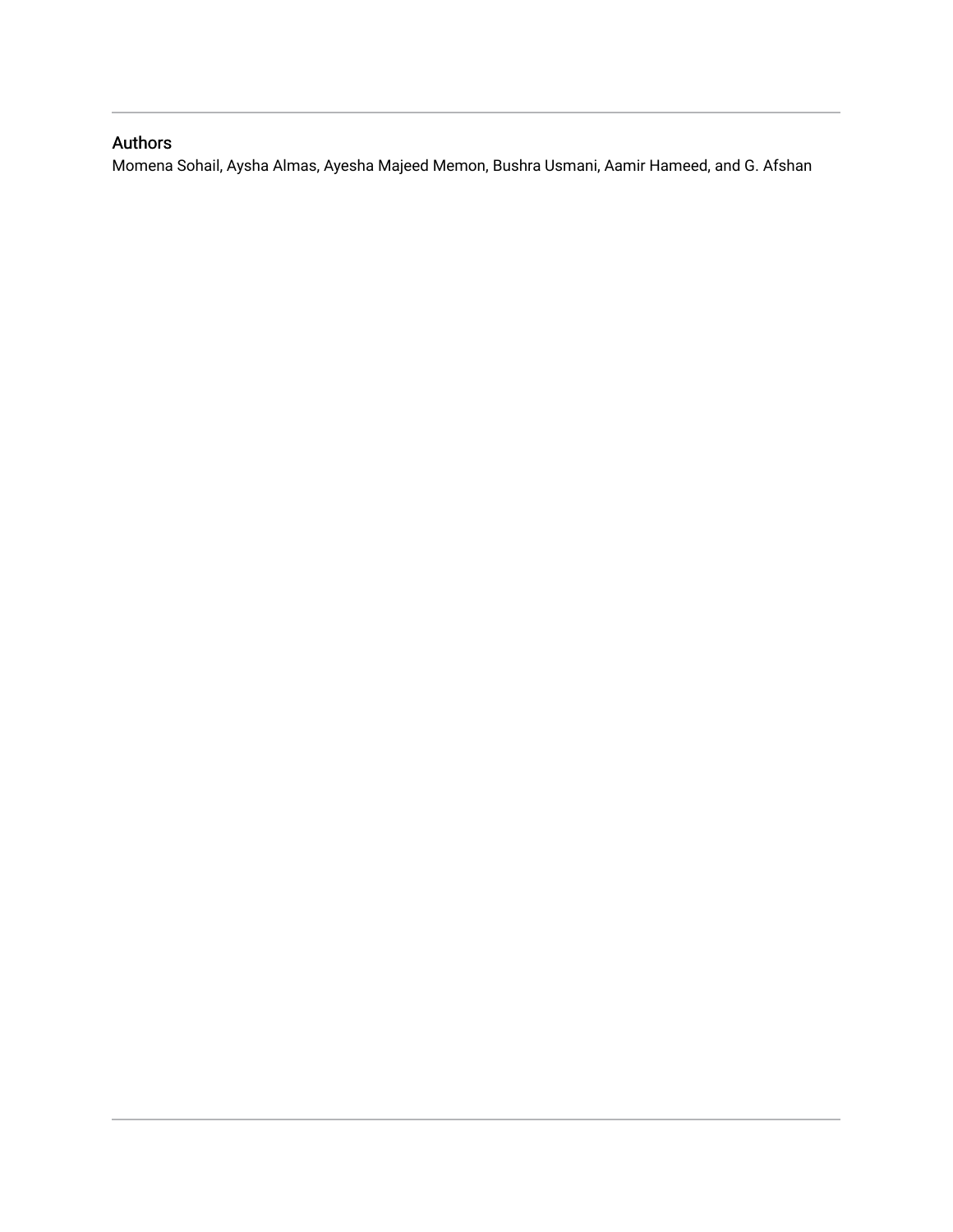## SHORT REPORT

## **Frequency of Peri-operative Hypertension in a tertiary care hospital in Karachi, Pakistan**

Momena Sohail,<sup>1</sup> Aysha Almas,<sup>2</sup> Ayesha Majeed,<sup>3</sup> Bushra Usmani,<sup>4</sup> Aamir Hameed Khan,<sup>5</sup> Gauher Afshan<sup>6</sup>

#### **Abstract**

This study aims to determine the frequency of perioperative hypertension and its types (pre, intra and post-operative) hypertension in patients admitted for surgical procedures. This was a cross-sectional study conducted between the years 2012-2013 at the Aga Khan University Hospital, Karachi. Patients admitted for any surgical procedure during this time were included. Perioperative hypertension has been defined as systolic blood pressure of >140 mm Hg or a diastolic blood pressure of >90 mm Hg or whose blood pressure increased by 20% during surgery. A total of 428 surgical procedures were reviewed for the study. Overall perioperative hypertension was present in 231 (54%) of the patients. In the sample, 91 (21.7%) had pre-operative hypertension, 126(29.4%) reported pre-surgery hypertension, 24(5.6%) had intra-operative hypertension and 63(14.7%) had post-operative hypertension. Mean pain score was  $1.43(1.4)$  v  $1.25(1.2)$  in those with postoperative hypertension v no post-operative hypertension (p value 0.009).

**Keywords:** Hypertension, Per opérative, Surgery.

#### **Introduction**

Perioperative hypertension occurs in 25% of hypertensive patients that undergo surgery.1,2 Hypertension is commonly encountered in pre-operative assessments.3 Perioperative hypertension is defined as a sustained elevated blood pressure (BP) typically  $\geq$ 140/90mm Hg immediately before, during or after a surgical procedure.2,4

In a survey conducted amongst anaesthesiologists, Preoperative Hypertension was recognised as the most common avoidable medical indication for postponing anaesthesia and surgery. Though widely investigated in the 90s, we were unable to find more recent data on the prevalence of perioperative hypertension and no data of its prevalence in Pakistan. It is therefore important to

1,3,4,6Aga Khan University Medical College, 2Department of Internal Medicine, Aga Khan University Medical College, 5Department of Medicine, Aga Khan University Medical College, Karachi, Pakistan.

**Correspondence:** Aysha Almas. Email: aysha.almas@aku.edu

determine the frequency of perioperative hypertension in patients admitted for surgical procedures and also to determine the prevalence of the types of preoperative hypertension. Additionally we wanted to see the proportion of patients with white coat hypertension in the study and to what degree pain plays a role in increasing blood pressure post-operatively.

#### **Methods and Results**

This was a cross-sectional study, conducted from December 2012 to December 2013 at the Aga Khan University Hospital Karachi, Pakistan, after taking approval from the Aga Khan University's ethical committee (ERC letter: 2403- Med-ERC-12). International classification of diseases ICD 9 CM was used to compile medical record data of patients admitted at the hospital for any surgical procedure. A minimum sample size of 237 patients was required for a proportion of patients to have 19% perioperative hypertension presented in the OR, with bound on error of 5% and alpha of 5%.5 All adult patients aged 18 years and above, admitted for any surgical procedure were included. Patients were further divided into two age groups of 18-40 years and >40 years of age.

Perioperative hypertension has been defined as a consistent BP measured at systolic blood pressure >140 mm Hg or a diastolic blood pressure at>90 mm Hg, recorded before, during or immediately after surgical procedures.6 It was further divided into pre, intra and post-operative hypertension. Pre-operative hypertension is defined as patients with elevated BP >140/90 mm Hg recorded before surgery, measured during pre-operative anaesthesia assessment or in the ward the night before

**Table-1:** Prevalence of perioperative hypertension and its type in patients undergoing surgery.

| <b>Hypertension</b>         | $N = 486$   |
|-----------------------------|-------------|
|                             |             |
| Perioperative               | 231 (54%)   |
| Pre-operative*              | 91 (21.7%)  |
| Pre-surgery**               | 126 (29.4%) |
| Hypertension during surgery | 24 (5.6%)   |
| Post-operative hypertension | 63 (14.7%)  |

\*hypertension in outpatient clinic at the time of initial assessment

\*\*hypertension just before surgery.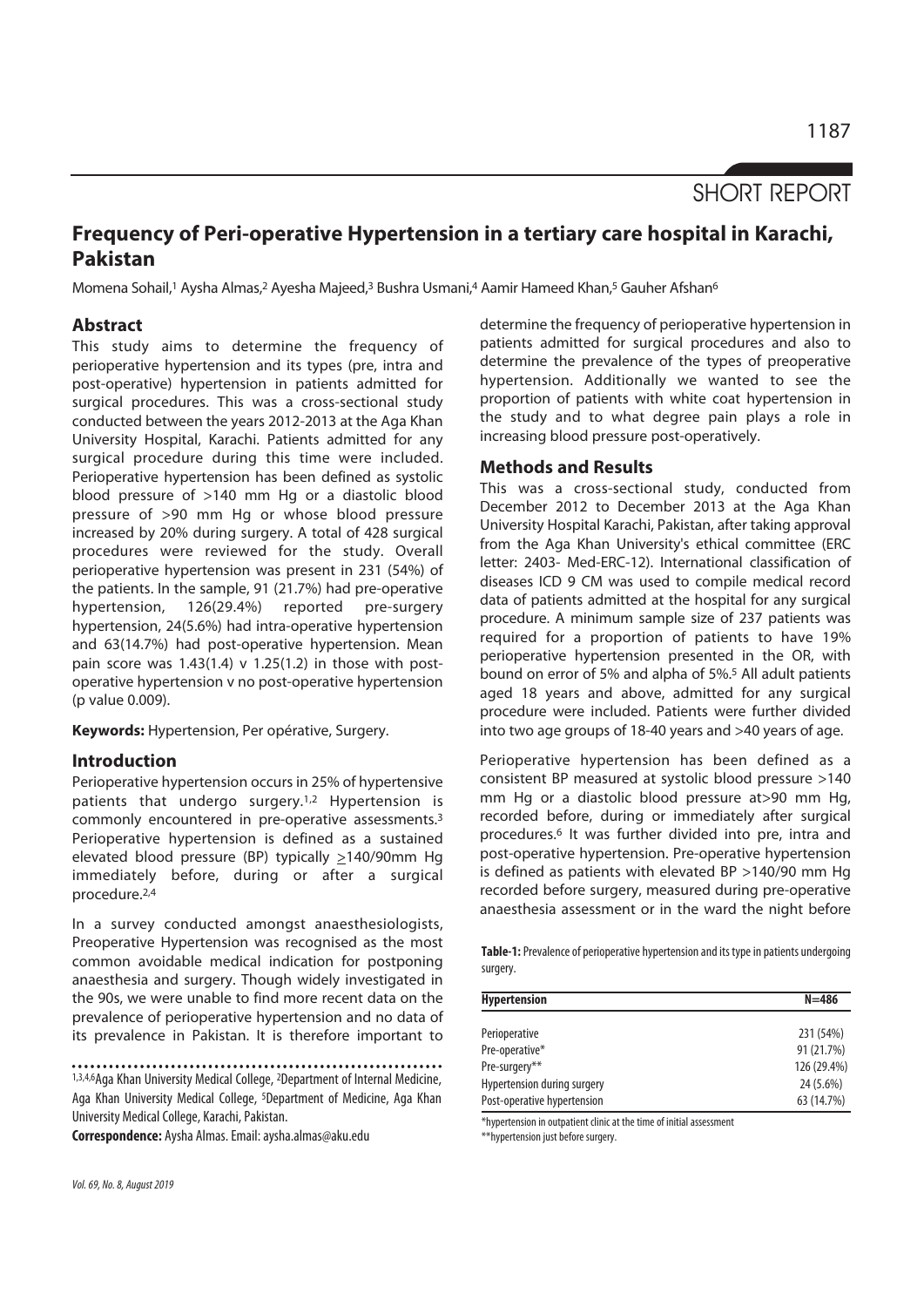**Table-2:** Comparison of pain scores according to presence or absence of post-operative hypertension.

| <b>Pain score</b>            | Post-operative<br>hypertension n=142<br>Mean(8) | <b>No Post-operative</b><br>hypertension<br>$n = 286$ | P value |
|------------------------------|-------------------------------------------------|-------------------------------------------------------|---------|
| Pains score in recovery      | 1.43(1.4)                                       | 1.25(1.2)                                             | 0.009   |
| Pain score at 12 hrs post-op | 2.56(10.9)                                      | 0.84(1.0)                                             | 0.02    |
| Pain score at 24 hrs post-op | 1.79(7.7)                                       | 0.67(0.9)                                             | 0.3     |

surgery. Pre-surgery hypertension is defined as elevated BP >140/90 mm Hg recorded in the surgical preparation room immediately before surgery. Intra-operative hypertension is defined as a rise in patients' blood pressure during surgery while under anaesthesia. A preoperative measurement of >20% rise in blood pressure or when the blood pressure is recorded at>140/90,is considered as intra-operative hypertension.4 Postoperative hypertension has been defined as a significant increase in BP immediately after surgery with a blood pressure of>140/90 mm Hg. Pain was measured using the numerical rating scale of pain (Numeric Rating Scale-11) where the patient scores his/her pain rating from 0 (no pain) to 10 (worst imaginable pain).7 Pain scores were recorded immediately after surgery, in recovery room and within 24 hours.

Frequency and percentage was used to report categorical variables and mean and standard deviation for quantitative variables. Student t-test was used to compare those with and without perioperative hypertension. Statistical package for social sciences was used for analysis (version 19.1).

The data of all the 428 patients was included in the final analysis. This included data from 334 (87%) elective and 87 emergency surgeries. The mean age<sup>8</sup> of patients was 41.3 (16.2%) and 163(38.1%) were males. Out of these 97 (22.7%) were known hypertensive, 20 (4.7%) were known diabetic and 20(4.7%) had known ischaemic heart disease. In the types of general anaesthesia: 344 (80.4%) were given general anaesthesia, 35(8.2%) were given regional and 49(11.4%) were given local anaesthesia. Pain control was well managed with only 4.3% reporting a pain score of >3 in recovery.

Overall perioperative hypertension was recorded in 231 (54%) of the cases. Further classification of perioperative hypertension is detailed in Table-1. The stratification of patients in ages 18-40 years and >40 years, revealed out of these 95 (41.3%) and 136(58.7 %) respectively had perioperative hypertension.

Table-2 compares post-operative pain scores in recovery

after 12 and 24 hours in patients with and without postoperative hypertension. Pain score was relatively high in patients with post-operative hypertension in recovery room; Mean pain score  $1.43(1.4)$  v  $1.25(1.2)$  in those with post-operative hypertension v no post-operative hypertension ( $p = 0.009$ ).

#### **Discussion**

Our study reports the frequency of perioperative hypertension at 54%, which is significantly higher than previously reported prevalence ranging from 4-35%.9 The prevalence of intra-operative hypertension in our study is 5.4% which is lower than the previously reported figure of <10%.10 This showed a marked difference in the prevalence of hypertension between pre-surgery, intraoperative and post-operative periods. Both pre-surgery and post-operative hypertension were markedly higher at 26% and 14% respectively. Previous reports show that patients with intra-operative hypertension might have had excessive pain and inadequate ventilation which puts them at a higher risk of developing complications. This suggests that relatively low level of intra-operative hypertension recorded in this study was due to less hypertension during surgery.

It is important to note that in general >50% of patients, whose hypertension was not known, showed preoperative hypertension during clinic anaesthesia assessment. One possible explanation is that hypertension is being under-reported in Pakistan, with majority of people only getting a full work up done only during clinic visits prior to surgery. This might be one reason for the high frequency of undiagnosed hypertension reported in this study.

Advanced anaesthetic agents, better post-operative pain control medications and devices have revolutionized pain management in the past two decades.<sup>11</sup> Although the pain score in our study was <3% overall, the pain score was higher in patients with post-operative hypertension after 12 hours in recovery, compared to those without post-operative hypertension. This highlights the fact that pain control is still important despite recent advances in pain control armamentarium.

The strength of this study is that it reports on the types of perioperative hypertension using very stringent methods of blood pressure measurement. Our study does have certain limitations. As it is a single-centered study, with a relatively small sample size, the results cannot be generalised to other hospitals. Since the data was collected from charts, there is a possibility of reporting bias. We could not include data on antihypertensive medications on a large number of participants as most